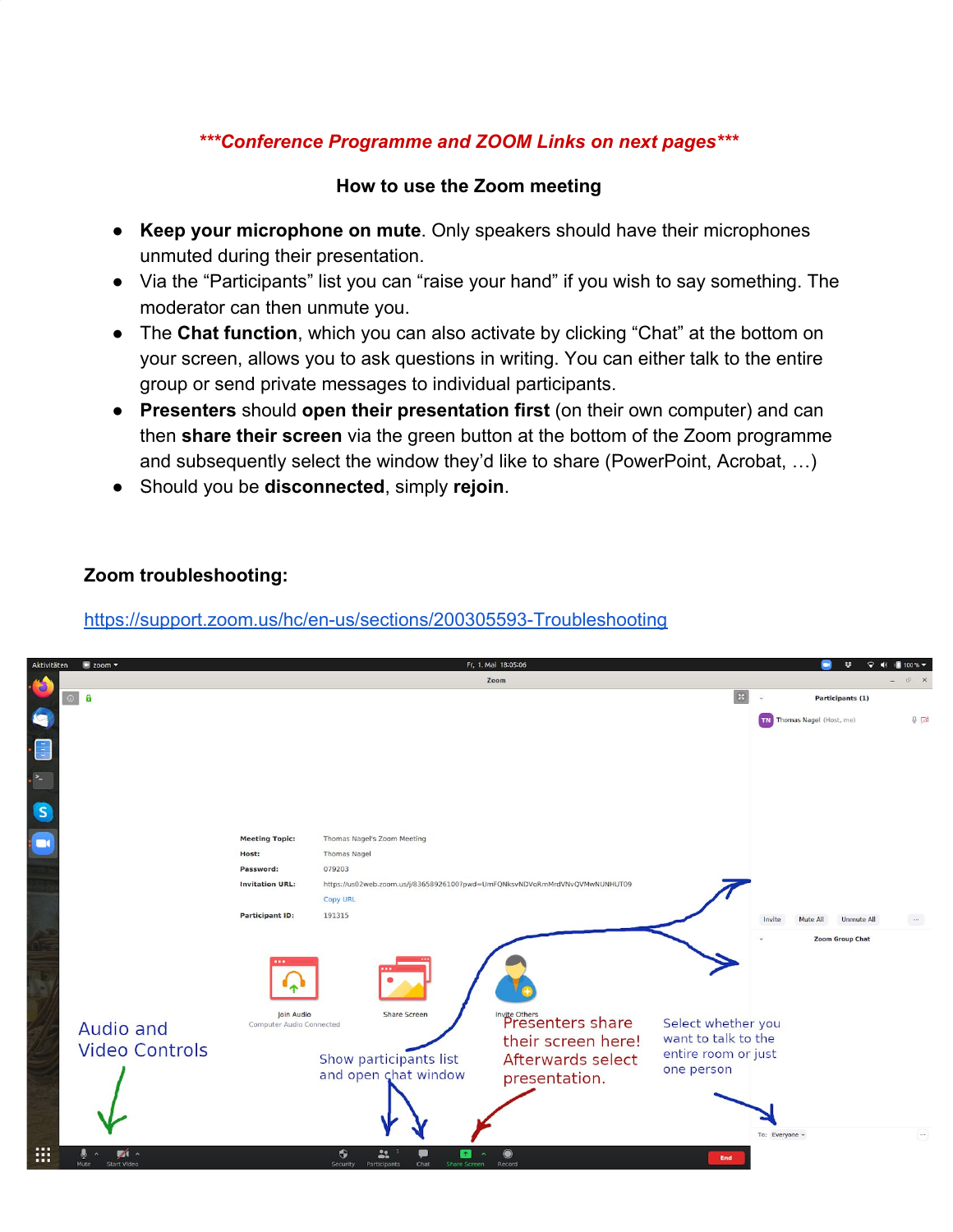**Programme for the Web Meeting of the EGU Session**

**"Towards a safe nuclear waste repository – assessment of barrier integrity, geoscientific, technological, societal and regulatory challenges and approaches"**

**May 4th, 2020**

## **Link to abstracts, posters and presentations:**

<https://meetingorganizer.copernicus.org/EGU2020/displays/34732>

## **08:30 – 12:00: Presentation Block: 12+3 minutes each**

Join the Zoom-Meeting:

**<https://us02web.zoom.us/j/84859925223?pwd=RklJVGxZY055VlFaOWpnb0tWcTlRZz09>**

Meeting-ID: 848 5992 5223

Password: 648697

Dial-in numbers by phone available depending on your location:

<https://us02web.zoom.us/u/keG8gecbA6>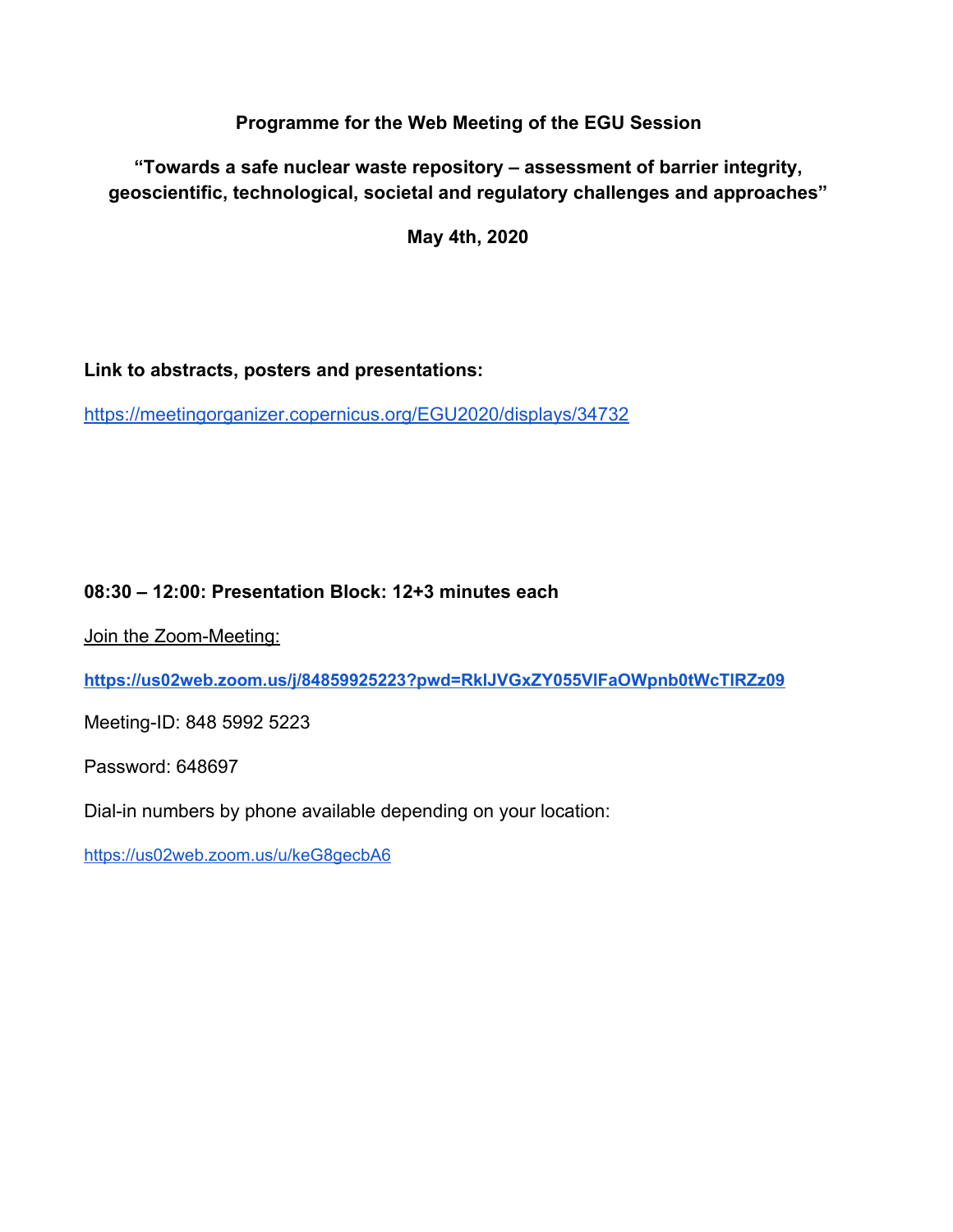| $08:20 - 08:30$ | Session opening                                                                                                                                                                                                                                                                                 |
|-----------------|-------------------------------------------------------------------------------------------------------------------------------------------------------------------------------------------------------------------------------------------------------------------------------------------------|
| $08:30 - 08:45$ | D991   EGU2020-2474                                                                                                                                                                                                                                                                             |
| confirmed       | 2019 Performance Assessment Calculations for the Recertification of<br>the Waste Isolation Pilot Plant                                                                                                                                                                                          |
|                 | Todd Zeitler, James Bethune, Sarah Brunell, Dwayne Kicker, and Jennifer<br>Long                                                                                                                                                                                                                 |
| $08:45 - 09:00$ | D994   EGU2020-3191                                                                                                                                                                                                                                                                             |
| confirmed       | <b>Investigating the Temperature Limits of Bentonite Backfilled</b><br><b>Repositories: Coupled THMC Modeling, Lab Mockup Testing and Field</b><br><b>Experiments</b><br>Jens Birkholzer, Liange Zheng, Jonny Rutqvist, Sharon Borglin, Chun<br>Chang, Chunwei Chou, Yuxin Wu, and Tim Kneafsey |
| $09:00 - 09:15$ | D995   EGU2020-3336                                                                                                                                                                                                                                                                             |
| confirmed       | <b>Which Processes could define Temperature Limits on the Outer</b><br><b>Surface of a Container in a Disposal Facility ?</b>                                                                                                                                                                   |
|                 | Guido Bracke, Eva Hartwig-Thurat, Jürgen Larue, Artur Meleshyn, Torben<br>Weyand, and Ingo Kock                                                                                                                                                                                                 |
| 09:15-09:30     | D1005   EGU2020-5705                                                                                                                                                                                                                                                                            |
| Confirmed       | <b>Reservoir Response to Heat Generating Nuclear Waste Disposal in</b><br><b>Bedded Salt</b>                                                                                                                                                                                                    |
|                 | Richard Jayne and Kristopher Kuhlman                                                                                                                                                                                                                                                            |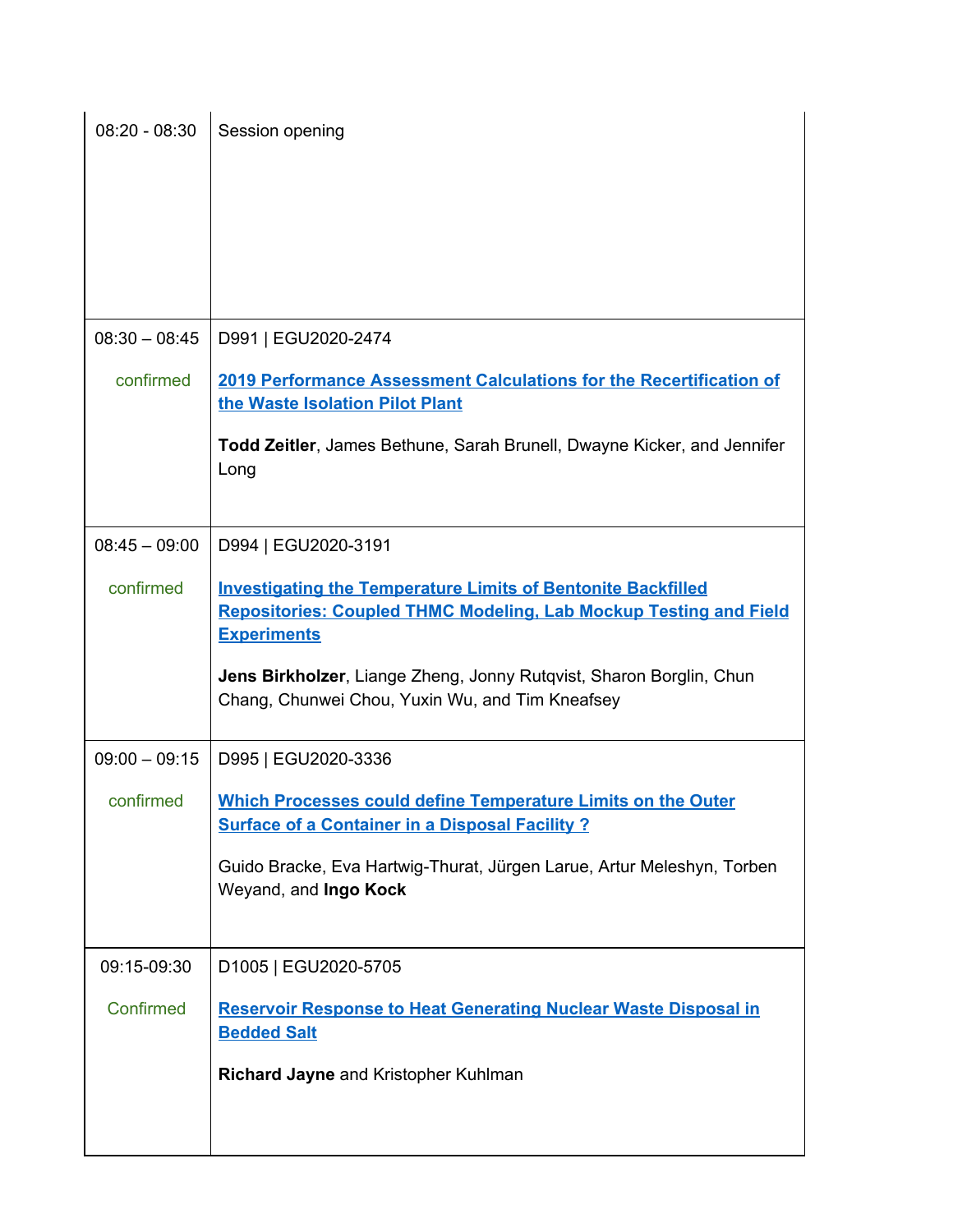| $09:30 - 09:45$ | D992   EGU2020-2300                                                                                                                                                                                                                                  |
|-----------------|------------------------------------------------------------------------------------------------------------------------------------------------------------------------------------------------------------------------------------------------------|
| confirmed       | The role of microorganisms in the bentonite barrier of high-level<br>radioactive waste repositories                                                                                                                                                  |
|                 | Nicole Matschiavelli, Magdalena Dressler, Tom Neubert, Sindy Kluge,<br>Ariette Schierz, and Andrea Cherkouk                                                                                                                                          |
| $09:45 - 10:00$ | D993   EGU2020-3966                                                                                                                                                                                                                                  |
| confirmed       | <b>Biogenic safety of clay barrier materials for radioactive waste</b><br>repository database                                                                                                                                                        |
|                 | Alexey Safonov, Nadezhda Popova, Elena Spirina, Elena Abramova,<br>Nadezhda Philippova, Victoria Jarkova, and Kirill Boldyrev                                                                                                                        |
| $10:00 - 10:15$ | D996   EGU2020-6079                                                                                                                                                                                                                                  |
| confirmed       | Near field evolution of a spent fuel repository in an argillaceous rock<br>formation and impact on radionuclide migration                                                                                                                            |
|                 | Vanessa Montoya, Orlando Silva, Emilie Coene, Jorge Molinero, Renchao<br>Lu, Haibing Shao, and Olaf Kolditz                                                                                                                                          |
| $10:15 - 10:30$ | D998   EGU2020-7013                                                                                                                                                                                                                                  |
| confirmed       | Sorption of trivalent actinides (Cm, Am) and their rare earth analogues<br>(Lu, Y, Eu, Nd, La) onto orthoclase: Batch experiments, Time-Resolved<br><b>Laser Fluorescence Spectroscopy (TRLFS) and Surface Complexation</b><br><b>Modeling (SCM)</b> |
|                 | Hannes Brinkmann, Julia Neumann, Susan Britz, Vinzenz Brendler,<br>Thorsten Stumpf, and Moritz Schmidt                                                                                                                                               |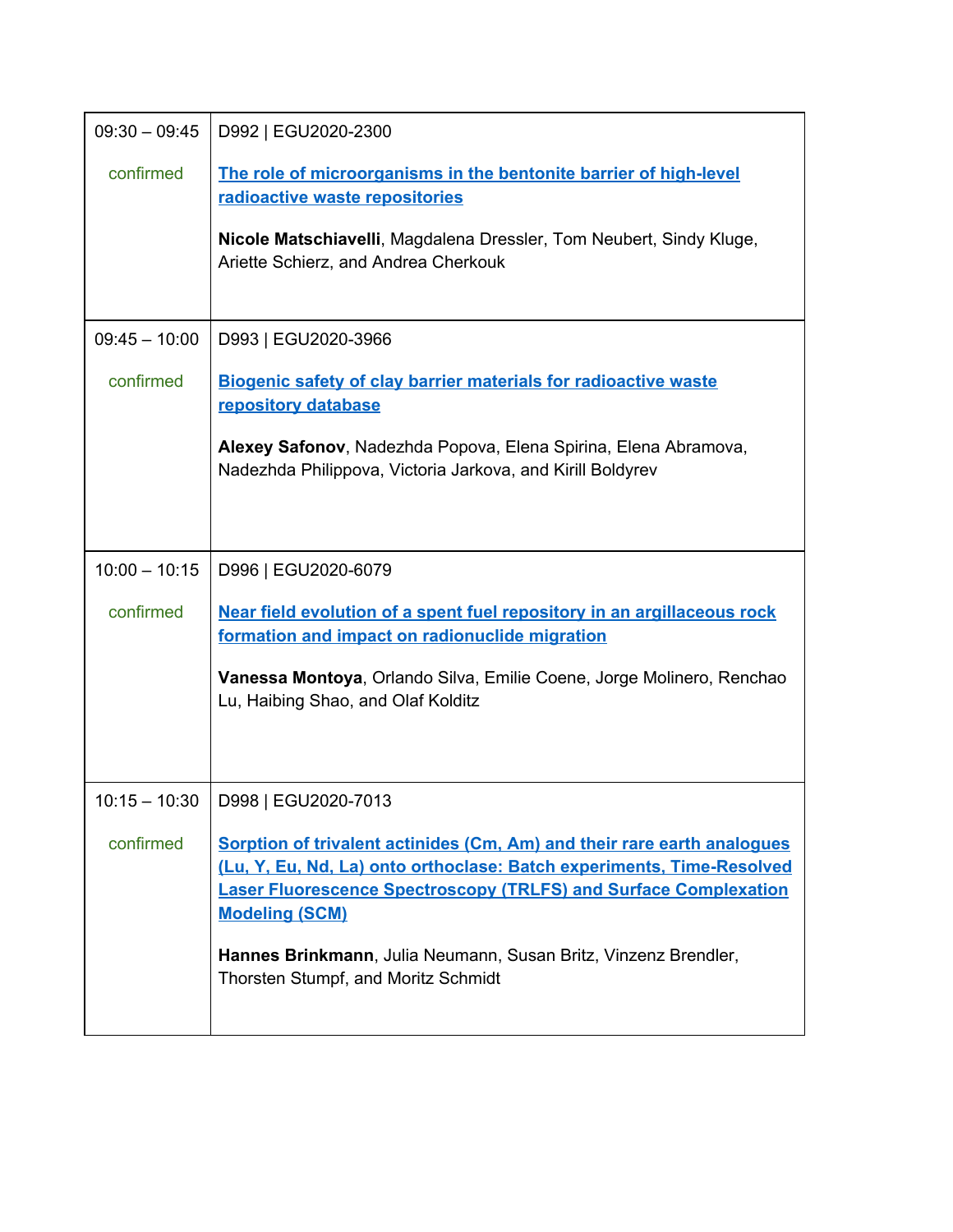| $10:30 - 10:45$ | D999   EGU2020-4606                                                                                                       |  |
|-----------------|---------------------------------------------------------------------------------------------------------------------------|--|
| confirmed       | <b>Comparative Study of Alternative Binders for Concrete Sealing</b><br><b>Structures in Rock Salt</b>                    |  |
|                 | <b>Patrick Sturm, Gregor Gluth, Janis Moye, Solen Garel, and Hans-Carsten</b><br>Kühne                                    |  |
|                 |                                                                                                                           |  |
|                 |                                                                                                                           |  |
| $10:45 - 11:00$ | D1000   EGU2020-12948                                                                                                     |  |
| confirmed       | Investigations on the permeability of MgO concrete with 5-1-8 phase at<br>the GV2-drift-sealing in the Teutschenthal mine |  |
|                 | Jennifer Arendt, Wolfram Kudla, Thomas Wilsnack, Till Popp, and Daniela<br>Freyer                                         |  |
| $11:00 - 11:15$ | D1001   EGU2020-20326                                                                                                     |  |
| confirmed       | <b>Evaluation of crystalline rock pore water geochemistry in DGR</b><br>conditions                                        |  |
|                 | Václava Havlová, Milan Zuna, Anna Pecková, and Filip Jankovský                                                            |  |
|                 |                                                                                                                           |  |
|                 |                                                                                                                           |  |
| $11:15 - 11:30$ | D1002   EGU2020-21509                                                                                                     |  |
| confirmed       | 3D hydrogeological modeling of Deep Geological Disposal in the<br><b>Nizhnekansky Rock massif</b>                         |  |
|                 | Georgii Neuvazhaev, Alexander Rastorguev, Oleg Morozov, Ivan Kapyrin,<br>and Fedor Grigorev                               |  |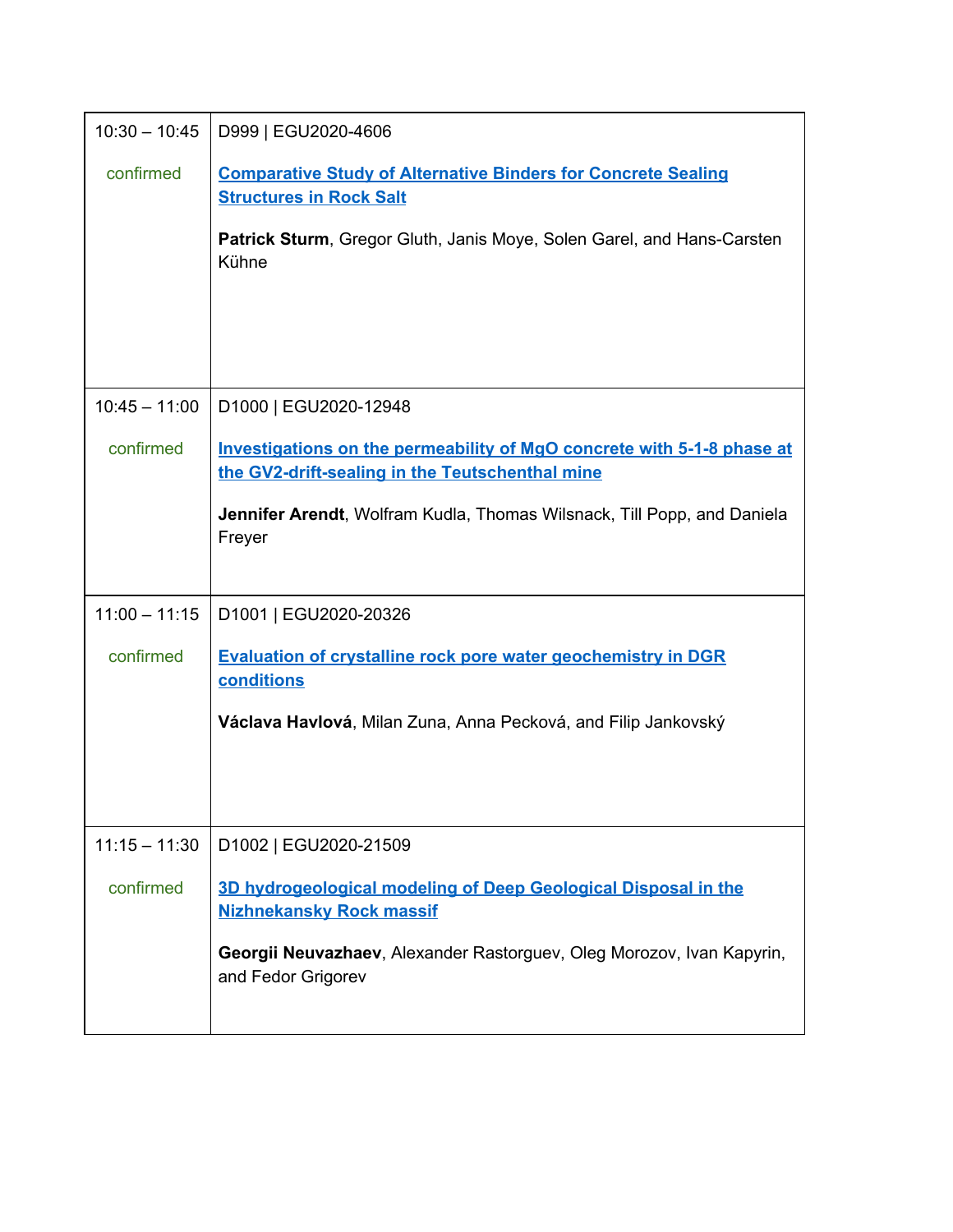| $11:30 - 11:45$ | D990   EGU2020-12231                                                                                                                                              |
|-----------------|-------------------------------------------------------------------------------------------------------------------------------------------------------------------|
| confirmed       | <b>Learning from 1 billion year old copper</b>                                                                                                                    |
|                 | Desmond Moser, James Noël, Anna Dobkowska, Dmitrij Zagidulin, Jessica<br>Perritt, Peter Keech, Mehran Behazin, Jeff Binns, Gabriel Arcuri, and Brian<br>Langelier |
| $11:45 - 12:00$ |                                                                                                                                                                   |
|                 |                                                                                                                                                                   |
|                 |                                                                                                                                                                   |
|                 |                                                                                                                                                                   |
|                 |                                                                                                                                                                   |
| $12:00 - 12:30$ | Closing the Oral Block and moving over to the break                                                                                                               |
|                 |                                                                                                                                                                   |
|                 |                                                                                                                                                                   |

# **14:00 - 15:30: Pitch Presentation Block: 3 minutes each, followed by small-group discussions (until 17:00)**

Join the Zoom-Meeting:

**<https://us02web.zoom.us/j/84853639825?pwd=MHVMcEF6RkV3d3BYeTdYUFBoWUJGUT09>**

Meeting-ID: 848 5363 9825

Password: 698113

Dial-in numbers by phone available depending on your location:

<https://us02web.zoom.us/u/kwAFr2XLx>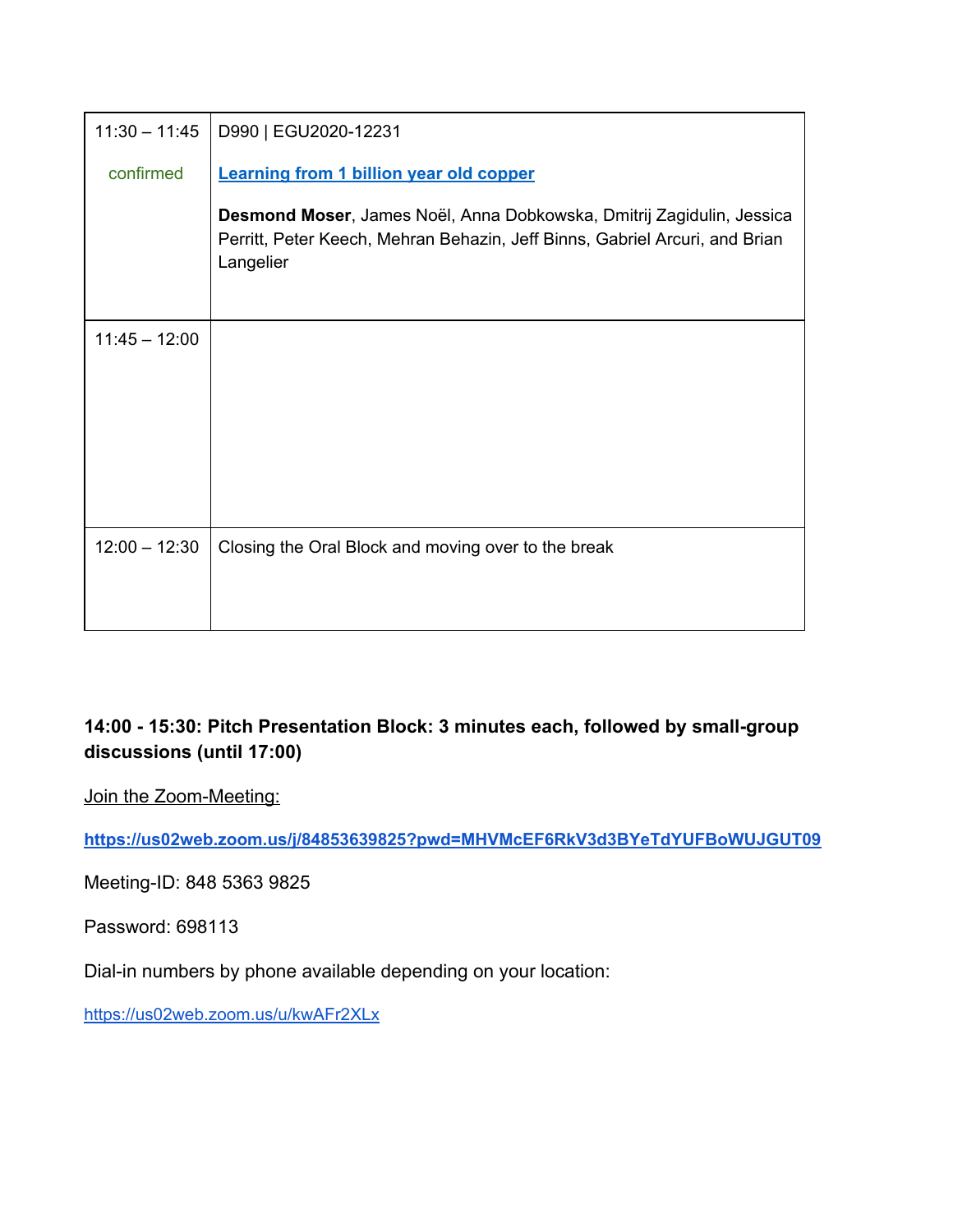| 1         | D1004   EGU2020-1578                                                                                                                                                                                                                                                                                                                                                                                                                                                                        |
|-----------|---------------------------------------------------------------------------------------------------------------------------------------------------------------------------------------------------------------------------------------------------------------------------------------------------------------------------------------------------------------------------------------------------------------------------------------------------------------------------------------------|
| confirmed | Geochemically coupled 2D models reproduce the formation of<br>transition zones within potash seams<br>Svenja Steding, Thomas Kempka, Axel Zirkler, and Michael Kühn                                                                                                                                                                                                                                                                                                                         |
|           |                                                                                                                                                                                                                                                                                                                                                                                                                                                                                             |
| 3         | D1006   EGU2020-9314                                                                                                                                                                                                                                                                                                                                                                                                                                                                        |
| confirmed | In-situ Experiment on the Influence of Humidity on the Cyclic and<br><b>Long-Term Deformation Behavior (CD-A) of the Opalinus Clay at the</b><br>Mont Terri Rock Laboratory, Switzerland: Excavation of the Twin<br><b>Niches, First Measurements, Simulations and Analysis</b><br>Jobst Maßmann, Gesa Ziefle, Stephan Costabel, Markus Furche, Bastian<br>Graupner, Jürgen Hesser, David Jaeggi, Franz Königer, Karsten Rink,<br>Rainer Schuhmann, Bernhard Vowinckel, and Klaus Wieczorek |
| 4         | D1007   EGU2020-9654                                                                                                                                                                                                                                                                                                                                                                                                                                                                        |
| withdrawn | <b>Microbial activity in nuclear waste repository systems</b>                                                                                                                                                                                                                                                                                                                                                                                                                               |
|           | Johannes Raff, Margarita Lopez-Fernandez, Stephan Hilpmann, Sindy<br>Kluge, Robin Steudtner, and Andrea Cherkouk                                                                                                                                                                                                                                                                                                                                                                            |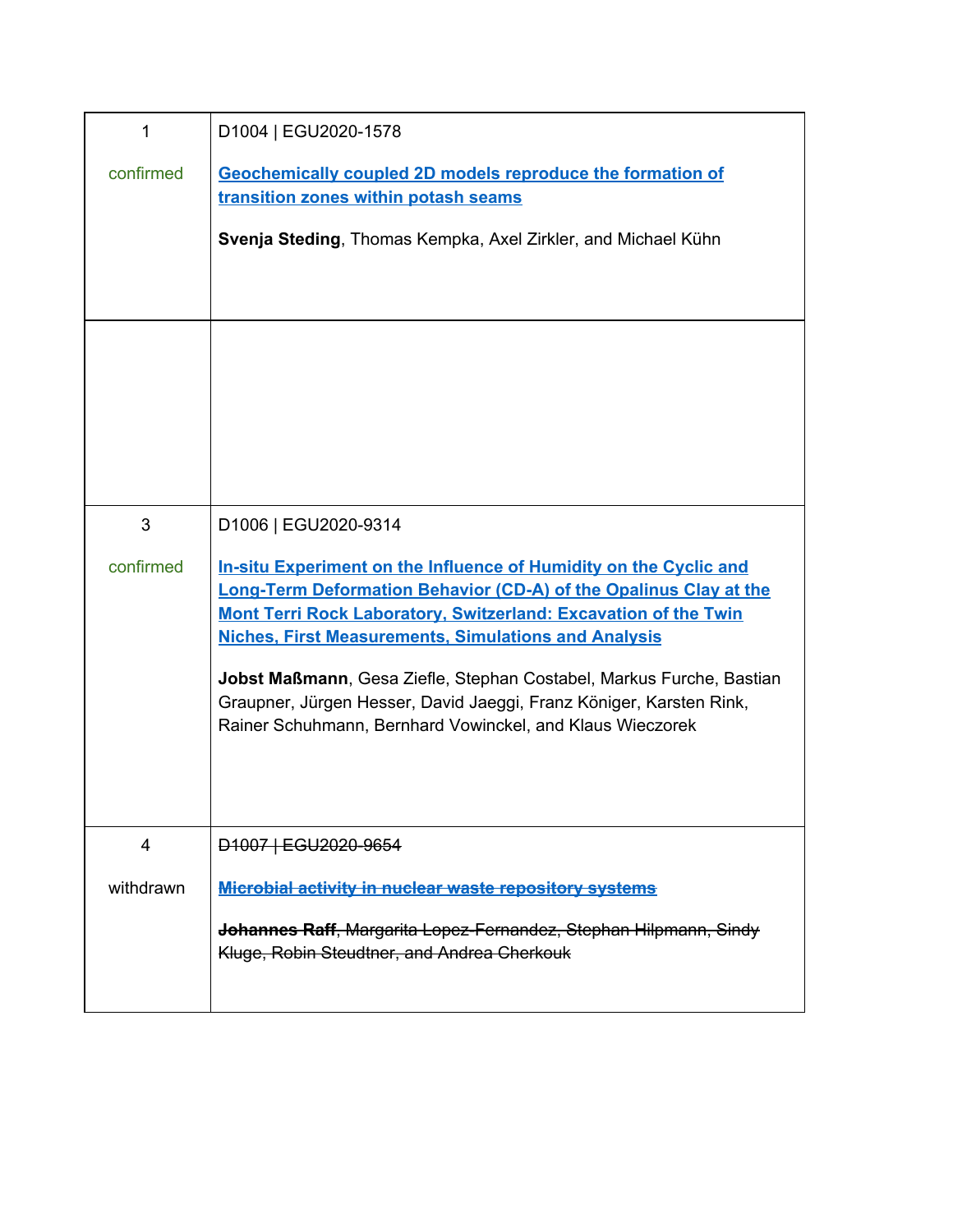| 5                           | D1008   EGU2020-13709<br>The effect of the cooling on a dry storage cask for spent nuclear fuel<br>by different wind speed<br>LinYing Cheng and Chi-Ming Lai                                                                                                                                                          |
|-----------------------------|-----------------------------------------------------------------------------------------------------------------------------------------------------------------------------------------------------------------------------------------------------------------------------------------------------------------------|
| 6                           | D1009   EGU2020-16928<br>The SpannEnD Project - Numerical modelling of the 3D stress state of<br><b>Germany</b><br>Steffen Ahlers, Luisa Röckel, Andreas Henk, Karsten Reiter, Tobias<br>Hergert, Birgit Müller, Frank Schilling, Oliver Heidbach, Sophia Morawietz,<br>Magdalena Scheck-Wenderoth, and Denis Anikiev |
| $\overline{7}$<br>confirmed | D1010   EGU2020-14981<br>Sensitivity analysis for numerical modeling of a generic repository for<br>nuclear waste in bedded salt<br><b>Wenting Liu, Ralf Eickemeier, and Sandra Fahland</b>                                                                                                                           |

| 8         | D1011   EGU2020-17898                                                                                                               |
|-----------|-------------------------------------------------------------------------------------------------------------------------------------|
| confirmed | <b>Transferring geo-/mineralogical information to THM simulations of</b><br><b>HLW storage in claystone formations (BASTION II)</b> |
|           | Vinay Kumar, Tilo Kneuker, and Jobst Maßmann                                                                                        |
|           |                                                                                                                                     |
|           |                                                                                                                                     |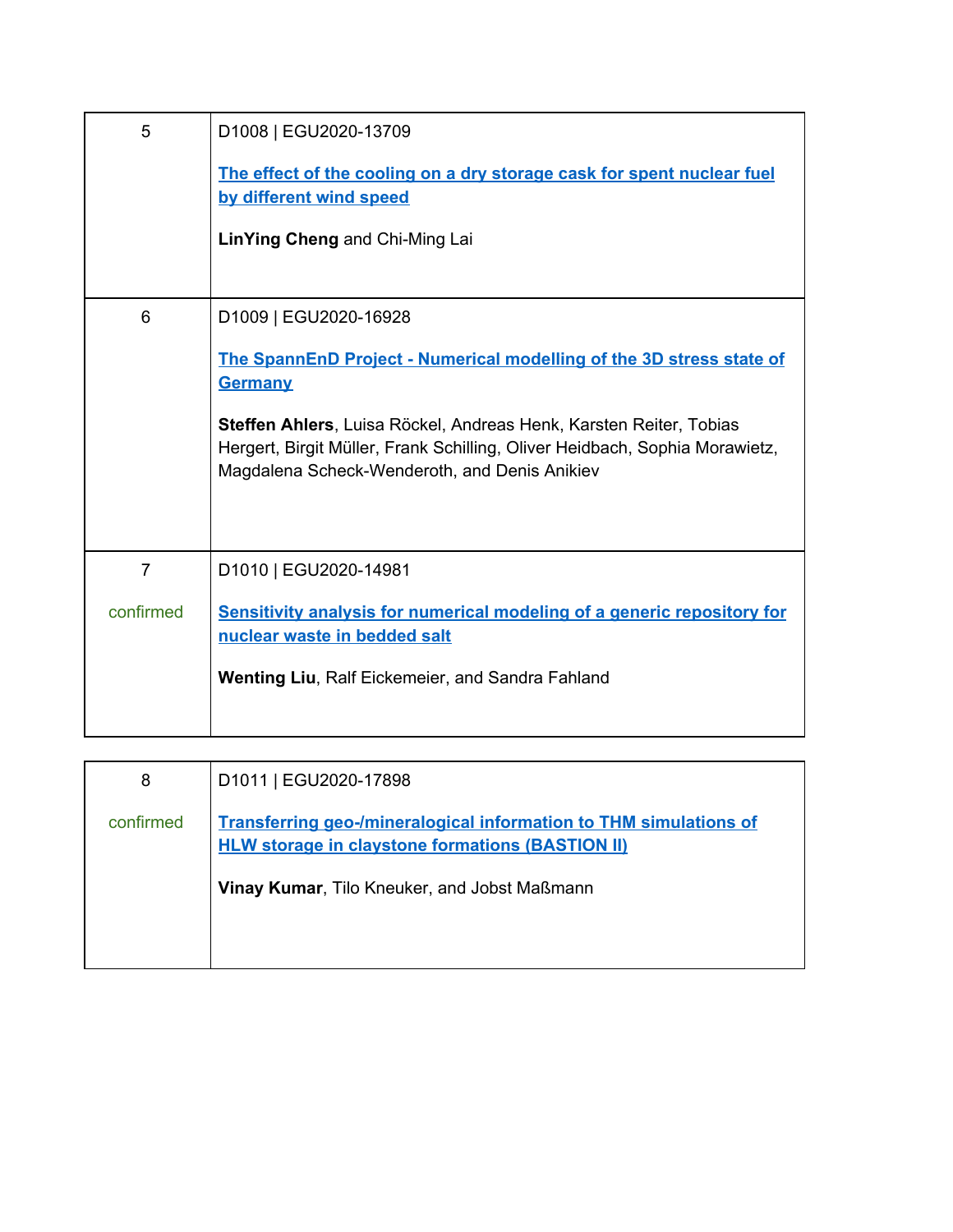| 9         | D1012   EGU2020-17712                                                                                                                                                                                                     |
|-----------|---------------------------------------------------------------------------------------------------------------------------------------------------------------------------------------------------------------------------|
| confirmed | Impacts of changing conditions on far-field radionuclide evolution:<br>background and goals of a newly funded DFG-RFBR project.                                                                                           |
|           | Fabien Magri, Thomas Nagel, Axel Liebscher, and Victor Malkovsky                                                                                                                                                          |
|           |                                                                                                                                                                                                                           |
|           |                                                                                                                                                                                                                           |
| 10        | D1013   EGU2020-19178                                                                                                                                                                                                     |
|           | <b>Experimental study on the thermo- and hydro- properties of two</b><br>bentonites as buffer materials                                                                                                                   |
|           | <b>Wei-Hsing Huang</b>                                                                                                                                                                                                    |
|           |                                                                                                                                                                                                                           |
| 11        | D1014   EGU2020-19441                                                                                                                                                                                                     |
| confirmed | <b>Experimental assessment of interaction between boric acid enriched</b><br>in boron-10 and cementitious matrix                                                                                                          |
|           | Mojtaba Rostamiparsa, Zsuzsanna Szabó-Krausz, Margit Fábián, György<br>Falus, Csaba Szabó, and Péter Völgyesi                                                                                                             |
| 12        | D <sub>1015</sub>   EGU <sub>2020</sub> -20210                                                                                                                                                                            |
| withdrawn | <b>Criteria of fault selection for geomechanical models</b>                                                                                                                                                               |
|           | <b>Luisa Röckel, Steffen Ahlers, Sophia Morawietz, Karsten Reiter, and Birgit</b><br>Müller and the The SpannEnD Team                                                                                                     |
| 13        | D1016   EGU2020-20302                                                                                                                                                                                                     |
| confirmed | State of the scientific and technical knowledge about limiting<br>temperatures in the Repository Site Selection process of Germany<br>with simultaneous consideration to Europe and other European<br>repository concepts |
|           | Ute Maurer-Rurack, Axel Liebscher, and Fabien Magri                                                                                                                                                                       |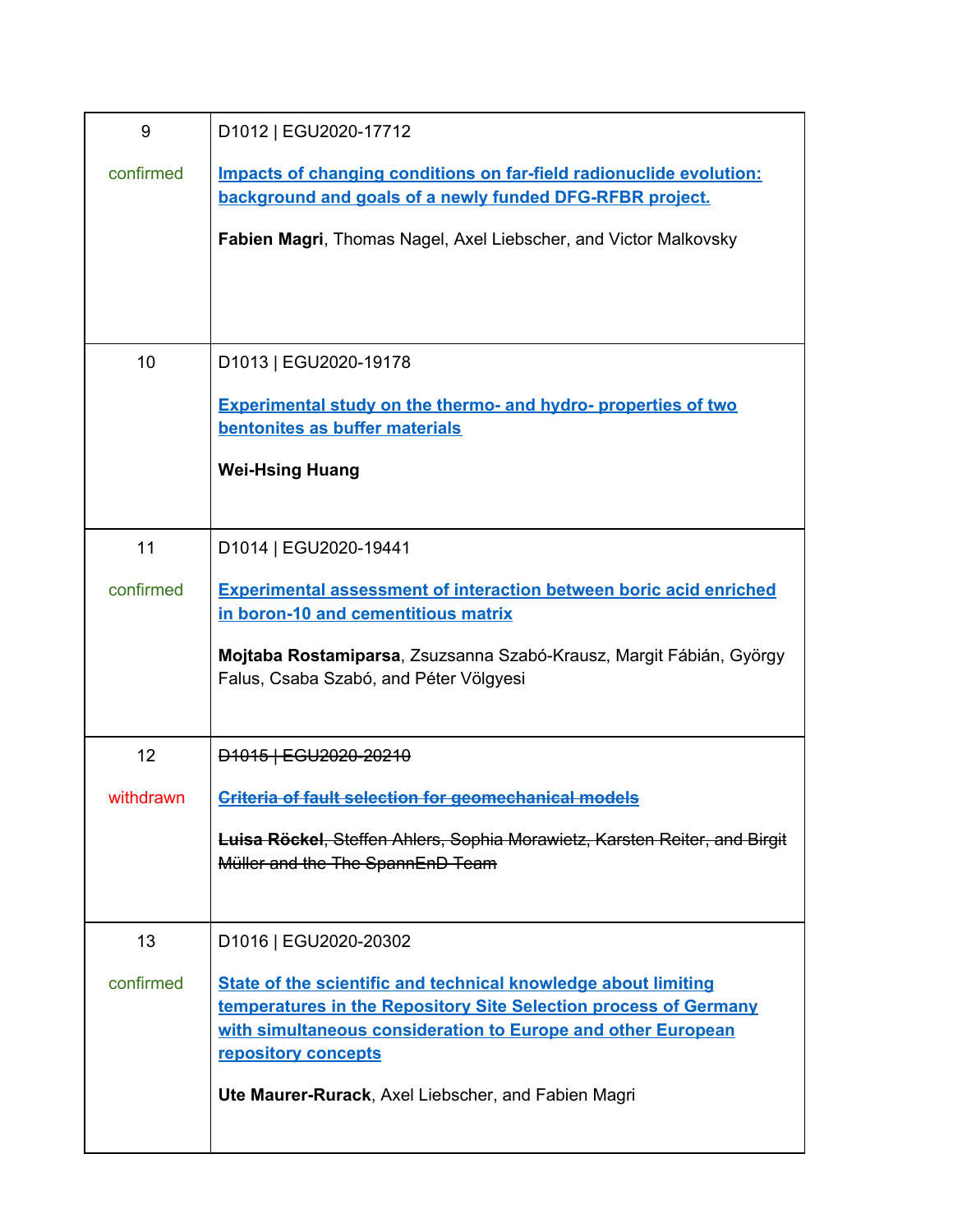| 14        | D1017   EGU2020-19930                                                                                                                                                                                                                                                                   |
|-----------|-----------------------------------------------------------------------------------------------------------------------------------------------------------------------------------------------------------------------------------------------------------------------------------------|
| confirmed | Creating a generic model of a high level waste (HLW) repository in<br>crystalline rock and determining hydraulic parameters to investigate<br>minimum requirements to the host rock for a safe storage location<br>according to national German law<br>Sarah Weihmann and Jobst Maßmann |
| 15        | D1018   EGU2020-22601                                                                                                                                                                                                                                                                   |
| confirmed | Towards best possible safety - Current regulatory research for the<br>German site selection process for high-level radioactive waste<br>disposal<br>Axel Liebscher, Christoph Borkel, Ute Maurer-Rurack, and Michael<br>Jendras                                                         |
|           |                                                                                                                                                                                                                                                                                         |
| 16        | D1019   EGU2020-22535                                                                                                                                                                                                                                                                   |
| confirmed | <b>Sensitivity analyses and uncertainty quantification in THM models: a</b><br>benchmark study                                                                                                                                                                                          |
|           | Jörg Buchwald, Ageel Chaudhry, Keita Yoshioka, Olaf Kolditz, and<br><b>Thomas Nagel</b>                                                                                                                                                                                                 |
| 17        | D1020   EGU2020-21147                                                                                                                                                                                                                                                                   |
|           | Hydrogeological characteristics of candidate sites for high-level waste<br>disposal in South Korea                                                                                                                                                                                      |
|           | Jinyoung Park, Kyoungtae Ko, Minhee Lee, and Minjune Yang                                                                                                                                                                                                                               |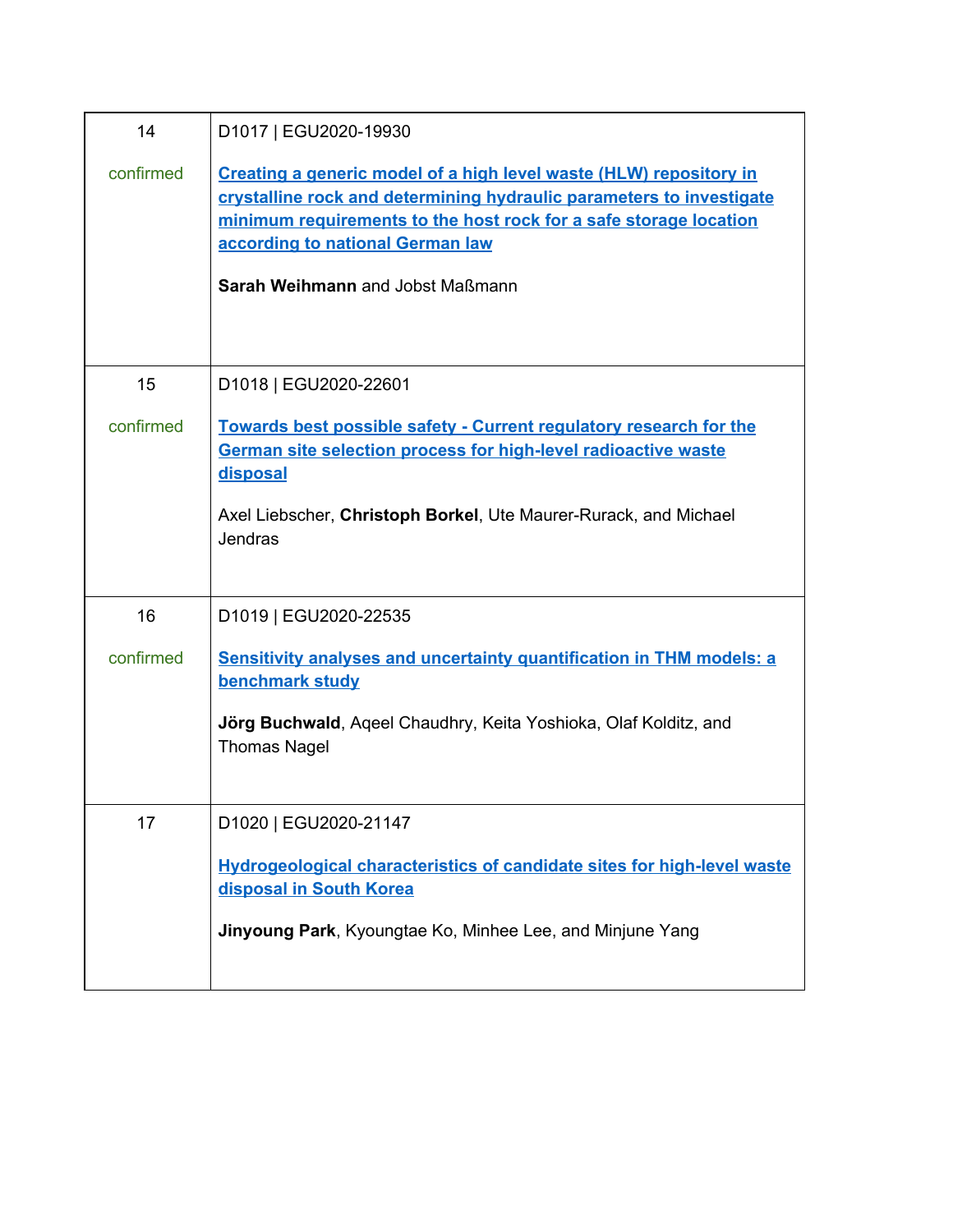| 18        | D1021   EGU2020-2821                                                                                                            |
|-----------|---------------------------------------------------------------------------------------------------------------------------------|
|           | <b>Quantification and Reduction of Uncertainties in 3D Stress Models</b>                                                        |
|           | Moritz Ziegler and Oliver Heidbach                                                                                              |
|           |                                                                                                                                 |
|           |                                                                                                                                 |
| 19        | D1022   EGU2020-4078                                                                                                            |
|           | Cs batch sorption and column transport experiments on sand from the<br>Yamin plain, Israel - Experimental results and modelling |
|           | Ofra Klein-BenDavid, Noa Balaban, Svetlana Gelfer, Ronen Komerian,<br>David Saban, and Ravid Rosenzweig                         |
|           |                                                                                                                                 |
| 20        | D1023   EGU2020-5738                                                                                                            |
| confirmed | <b>Monitoring and Retrieval of High-Level Radioactive Waste</b>                                                                 |
|           | <b>Volker Mintzlaff and Joachim Stahlmann</b>                                                                                   |
|           |                                                                                                                                 |
|           |                                                                                                                                 |
| 21        | D1024   EGU2020-5936                                                                                                            |
| confirmed | Impact of deposition borehole geometry on mechanical spalling in                                                                |
|           | nuclear waste repositories                                                                                                      |
|           | Maria Cristina Saceanu, Adriana Paluszny, Robert Zimmerman, and Diego<br>Mas Ivars                                              |
|           |                                                                                                                                 |
| 22        | D1025   EGU2020-6413                                                                                                            |
|           | Corrosion study of low carbon steel under simulated geological                                                                  |
|           | disposal environments for HLW in China                                                                                          |
|           | <b>Junhua Dong</b>                                                                                                              |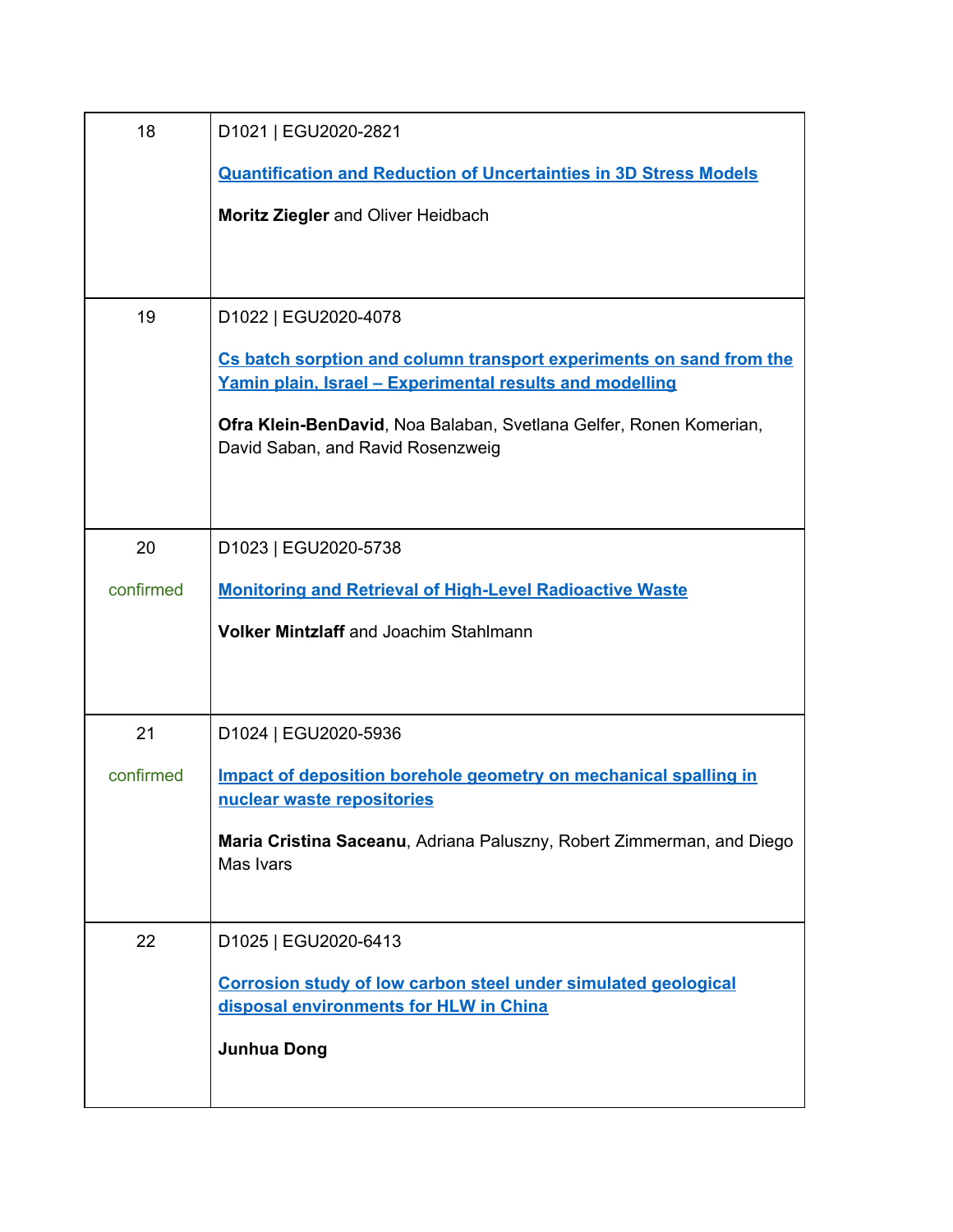| 23        | D1026   EGU2020-7897                                                                                                                                                                                                    |
|-----------|-------------------------------------------------------------------------------------------------------------------------------------------------------------------------------------------------------------------------|
|           | <b>Large-scale tests to investigate MgO concrete with a long-term stable</b><br>3-1-8 phase in the Sondershausen and Teutschenthal mines                                                                                |
|           | Jan Aurich, Daniela Freyer, Matthias Gruner, and Wolfram Kudla                                                                                                                                                          |
|           |                                                                                                                                                                                                                         |
| 24        | D1027   EGU2020-10772                                                                                                                                                                                                   |
| confirmed | Immobilization of uranium by phosphate and carbonate crystallization<br>as an improvement of engineering barriers.                                                                                                      |
|           | Rinat Gabitov, Artas Migdisov, Nguyen Anh, Jimenez Angel, Van<br>Hartesveldt Noah, Perez-Huerta Alberto, Sadekov Aleksey, Sauer Kirsten,<br>Baker Jason, Paul Varun, Caporuscio Florie, Xu Hongwu, and Roback<br>Robert |
| 25        | D <sub>1028</sub>   EGU <sub>2020-13981</sub>                                                                                                                                                                           |
| withdrawn | Assessment of effective infiltration in the deep arid vadose zone of the<br><b>Negev, Israel</b>                                                                                                                        |
|           | Noa Balaban, Ravid Rosenzweig, Philip Stauffer, Ofra Klein-BenDavid,<br>Avraham Dody, Ran Calvo, Stephen Kuluris, and Gilles Bussod                                                                                     |
| 26        | D1029   EGU2020-20522                                                                                                                                                                                                   |
| confirmed | Methodology of preliminary safety assessments in the site selection<br>procedure in Germany                                                                                                                             |
|           | Wolfram Rühaak, Phillip Kreye, Eva-Maria Hoyer, Johanna Wolf, Florian<br>Panitz, and Dennis Gawletta                                                                                                                    |